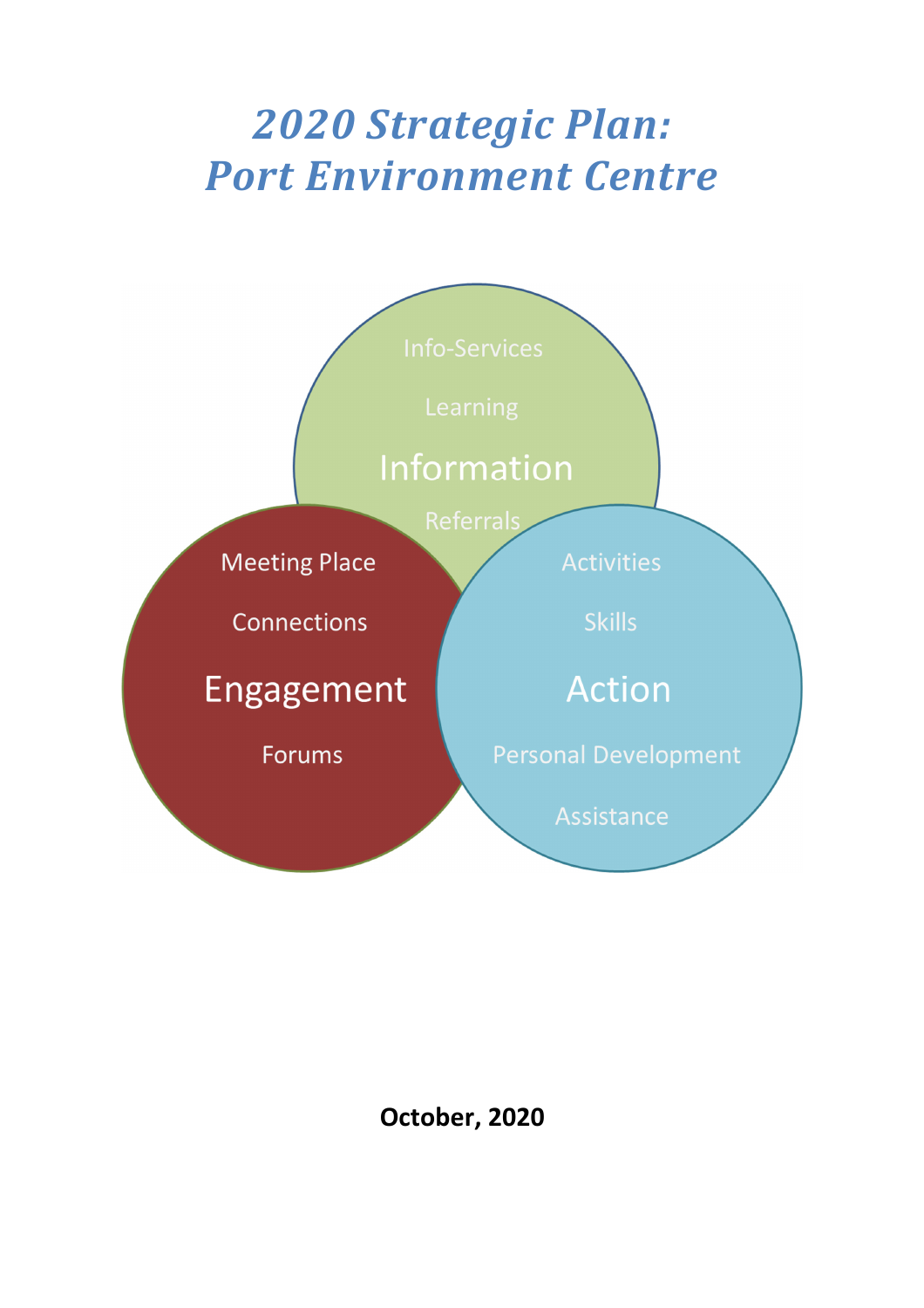## *2020 Strategic Plan: Port Environment Centre*





#### **Copyright:**

Port Environment Centre, 2020. 27 North Parade, Port Adelaide, SA 5015 http://portenvironmentcentre.org.au/

**Project Officer:**  Emma Sandery Port Environment Centre Coordinator

**Project Consultant:**  Peter Day Peter R Day Resource Strategies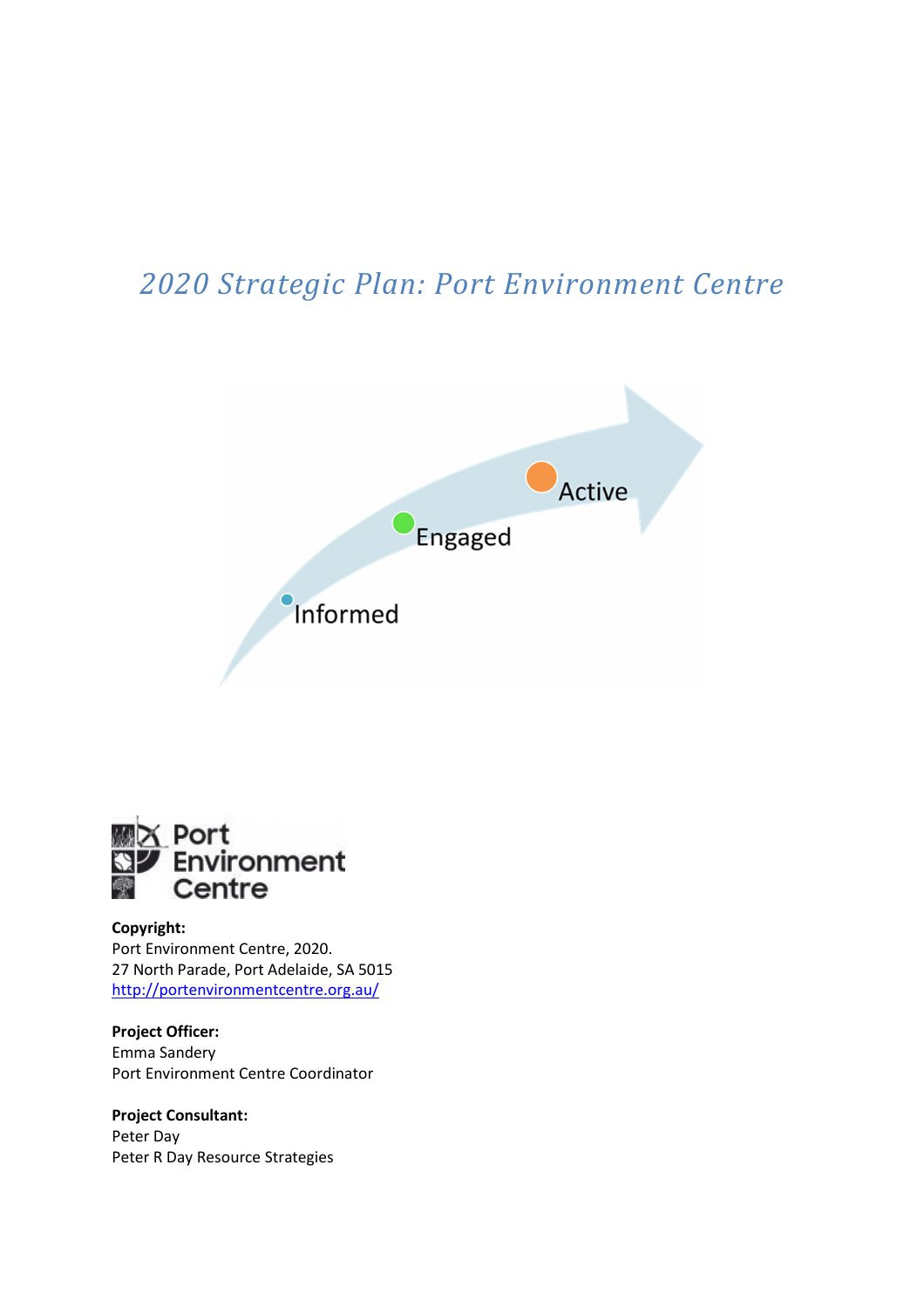## 2020 Strategic Plan: Port Environment Centre

Version Date: October 2020.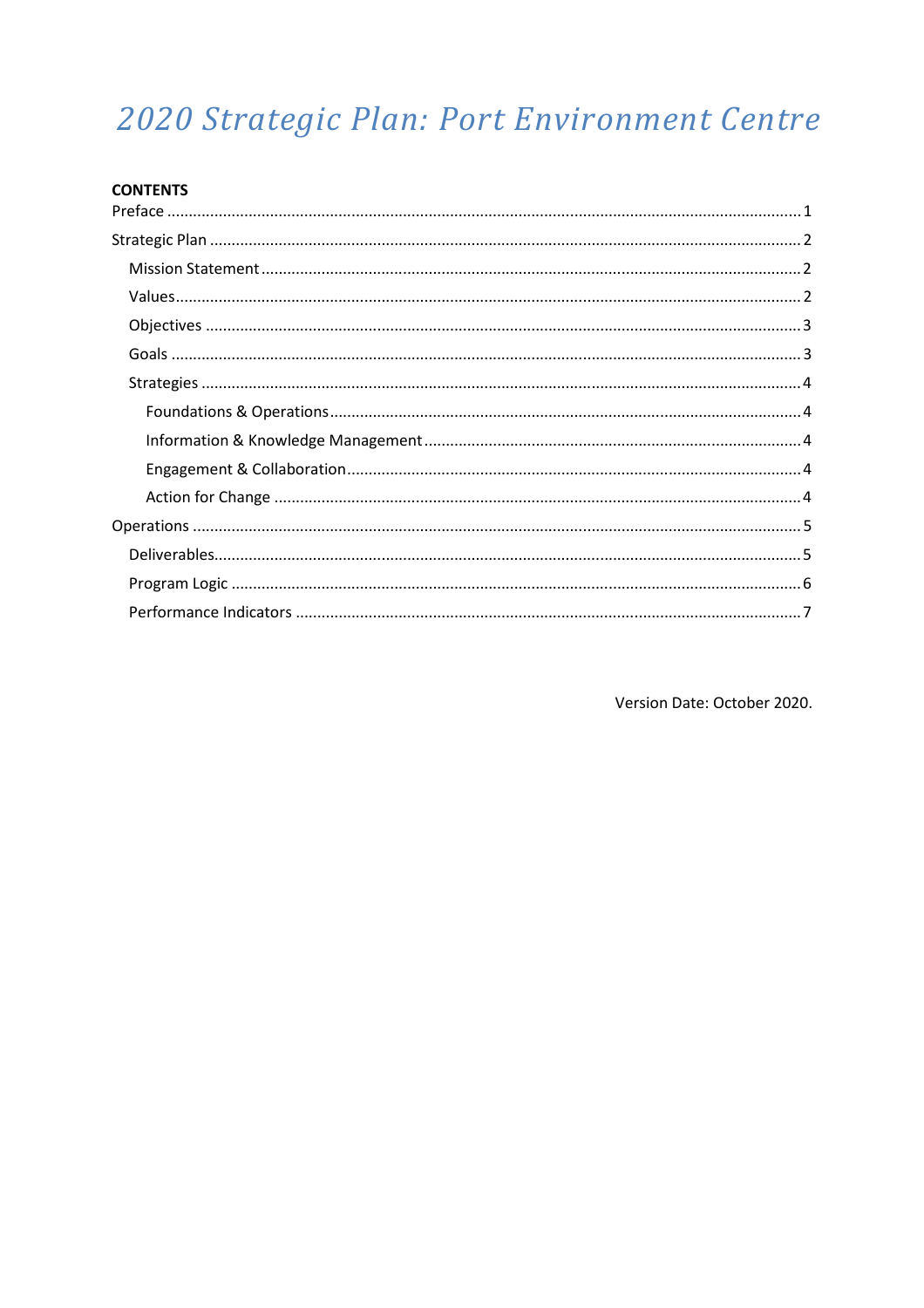## **Preface**

The future is never certain, influenced by the circumstances and situations which arise and the way we respond or initiate changes of our own. Modern challenges range from global existential risks, like climate change and pandemics, to very local issues such as reconciling with our past and building a future that unites a community of diverse backgrounds.

The environment is the basis of everything. It is vital to so many of the things that affect human existence and survival. It is enmeshed as part of society and the economy, as evidenced by the way people have drawn strength from connecting with nature during the recent lockdown. Healthy local environments contribute to regional, national and global scenarios. A clear argument exists regarding the need for 'environment centres' to help inform decisions and actions that will shape the future.

Our sense of community and belonging, the health, strength and resources we draw from our environment, and our need to be proactive in addressing the challenges of our time, speak to the importance and urgency of the actions required. Envisaging better futures, learning new skills, developing deeper understanding, and working with others, builds the capacity and resilience of communities and engages people from across our community.

The Port Environment Centre is fortunate to build upon decades of care for the environment by individuals and local community groups, and is supported by a network that includes Green Adelaide, the City of Port Adelaide Enfield and the alliance of other environment centres across regional Adelaide.

This Strategic Plan is to provide fundamental guidance and be a touchstone when navigating that uncertain future. Specific issues and priorities will change, and often quite rapidly, as communities grapple with the interplay between ever-evolving concerns and their expression at different scales.

This Plan will direct the nature of initiatives and partnerships with which the Port Environment Centre is associated, and the way in which they will be undertaken. Its application will build capacity and enable pre-emptive action to ensure the Centre is a respected contributor to a better environmental future, and enhanced community wellbeing.

The importance of the natural environment, and the strength individuals and communities draw from it, is such that many organisations, community groups, governments, and businesses are involved in enhancing environmental outcomes and achieving more sustainable lifestyles. This Plan will help the Port Environment Centre focus on what it can do best, how it can best help other likeminded interests, and how it may gain support from others for the betterment of the environment and community.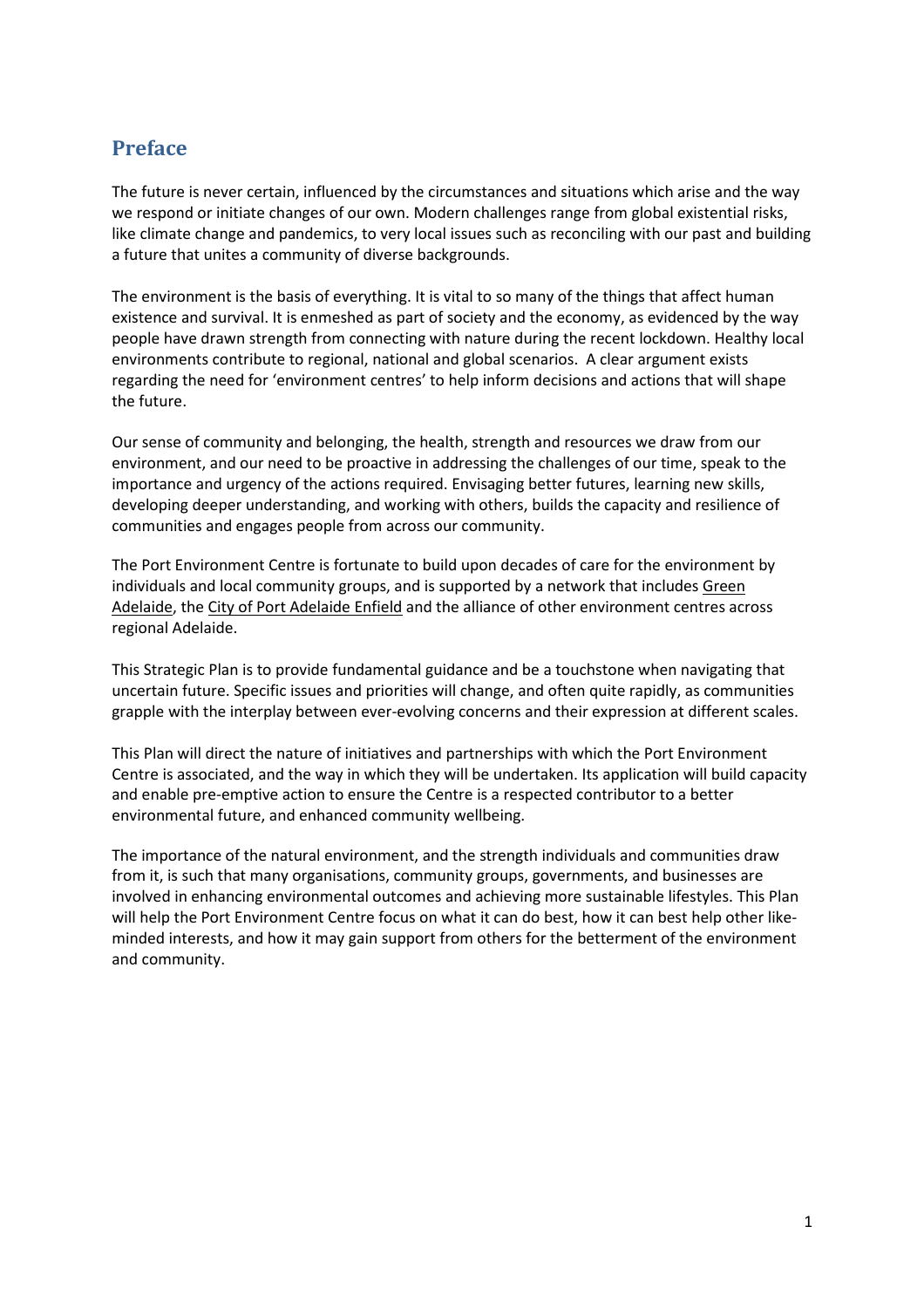## **Strategic Plan**

### **Mission Statement**

The Port Environment Centre is a community driven organisation and a 'gathering place'. The Centre supports the community in valuing, caring for, learning about and enjoying the natural coastal, marine and estuarine environment, and in living sustainably. The Centre has a focus on environmental sustainability in general, and coast and marine issues in particular.

The Port Environment Centre (PEC) helps individuals and groups be **informed, engaged** and **active** in achieving a better environmental future, and enhanced community wellbeing.

It builds the capacity of local communities to better manage their natural and urban environments, and live more sustainably, by:

- Providing information in person, electronically, through library references, shared experiences, and citizen science initiatives - both directly and in collaboration with other providers.
- Providing, or providing directions to, a wide range of events, workshops and activities that inform, engage and enable people, including those delivered by the Centre and/or others.
- Providing accessible premises as a meeting place and hub for environmental collaborations.

#### *The Port Environment*

The Port environment includes natural coastal, marine and estuarine environments and urban environments (including residential, industrial and commercial centres). Historic resource use and development have produced a functioning port and a still developing city juxtaposed to an important natural ecosystem. The natural environment is highly valued for its:

- Marine life and coastal/estuarine ecosystems (including a dolphin sanctuary, an international bird sanctuary, and several aquatic and conservation reserves),
- Recreational opportunities (including coastal beaches, boating, kayaking, swimming, fishing, photography and 'connecting with nature'), and
- Cultural heritage (the traditional custodians of the area, the Kaurna People, are still strongly connected to their country, and the Port was crucial to European colonisation with many historic features still remaining).

#### **Values**

Decision making by the Port Environment Centre is guided by our values of:

- Ecological awareness
- Environmental sustainability
- Social justice
- **Equity**
- **Diversity**
- Reconciliation

#### *Living Sustainably*

'Living sustainably' encompasses personal and community action to limit harm to, and improve the condition of, the environment. At a local scale it includes measures such as reducing consumption, pollution and waste (or re-using and recycling), reducing greenhouse emissions (including greening initiatives), adapting to climate change and rising sea-levels, and enhancing the natural and urban environment (e.g. through revegetation, pest control, storm-water management, environmental monitoring, and restoring natural ecosystems). 'Living sustainably' is a means for individuals to link with, and help allay, global environmental risks.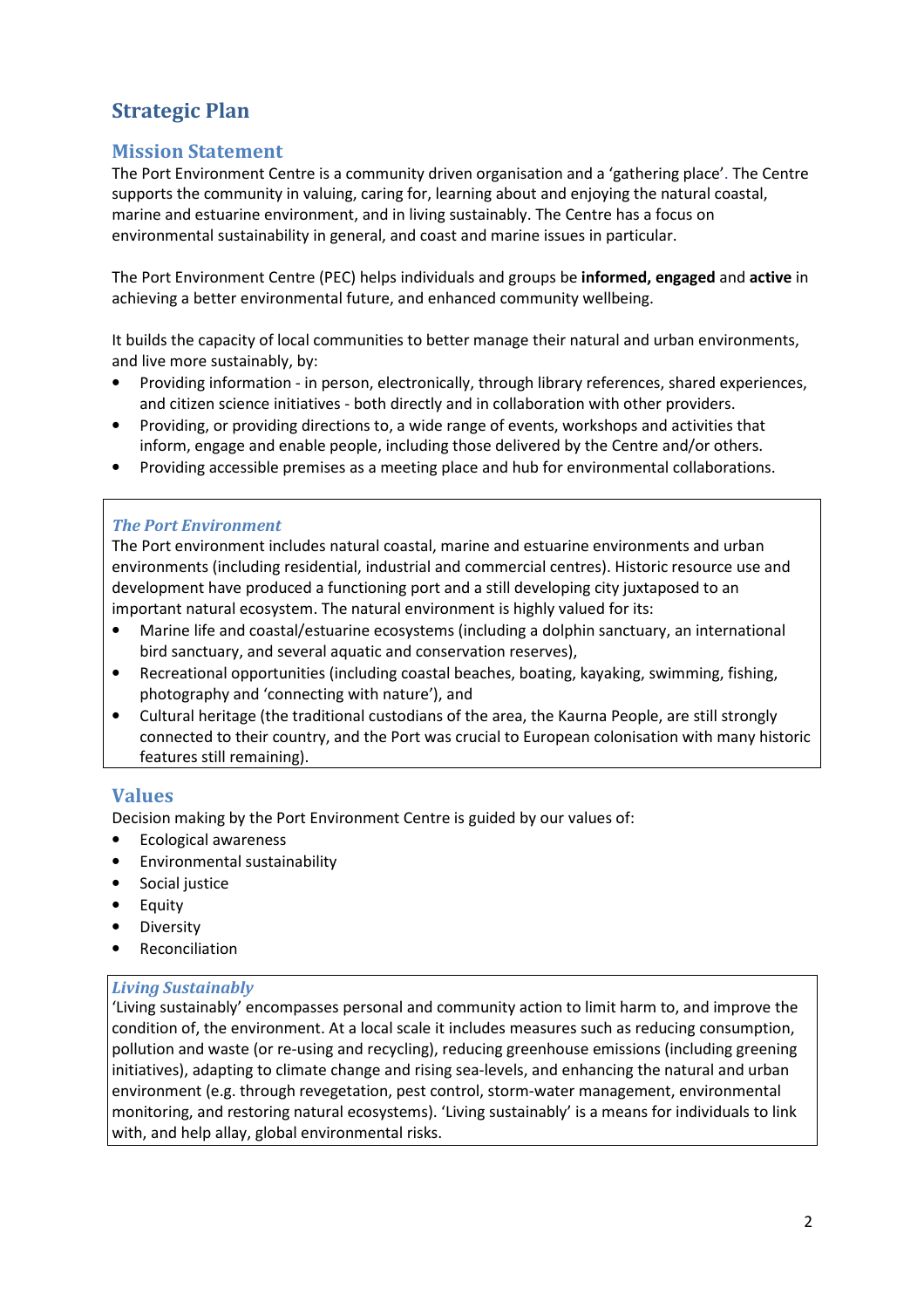## **Objectives**

The Port Environment Centre aims to promote greater care for the environment, especially coastal and marine ecosystems, and living more sustainably. The Centre's objectives are to:

- Bring awareness and inspiration to people
- Build the capacity of people, organisations and communities
- Be a catalyst for change and increased participation in environmental initiatives

## **Goals**

The immediate goals of the Centre in order to build community capacity to better manage natural and urban environments, and to live more sustainably, are:

- **Foundations & Operations.** To ensure the Centre's future by building firm financial, administrative and operational foundations.
- **Information & Knowledge Management.** To share information and knowledge with individuals, groups and organisations regarding the environment, coastal and marine ecosystems, sustainability, and the nature of human interaction with the environment.
- **Engagement & Collaboration**. To engage a wide cross-section of the community, build networks and collaborations, and share insights and environmental perspectives, to strengthen and enhance the range of community driven environmental initiatives.
- **Action for Change**. To stimulate more people to be involved in activities that improve the environment, and in adopting sustainable lifestyles, through individual and group endeavours.



The Port Environment Centre is a highly collaborative organisation, working with community and a multitude of partners, to inspire and enable people to care for the environment and live sustainably. The importance of the natural environment and community wellbeing is such that many organisations, community groups, governments, and businesses are involved in promoting a better future for all. The Centre brings people together and supports existing and new connections between individuals, groups and our environment.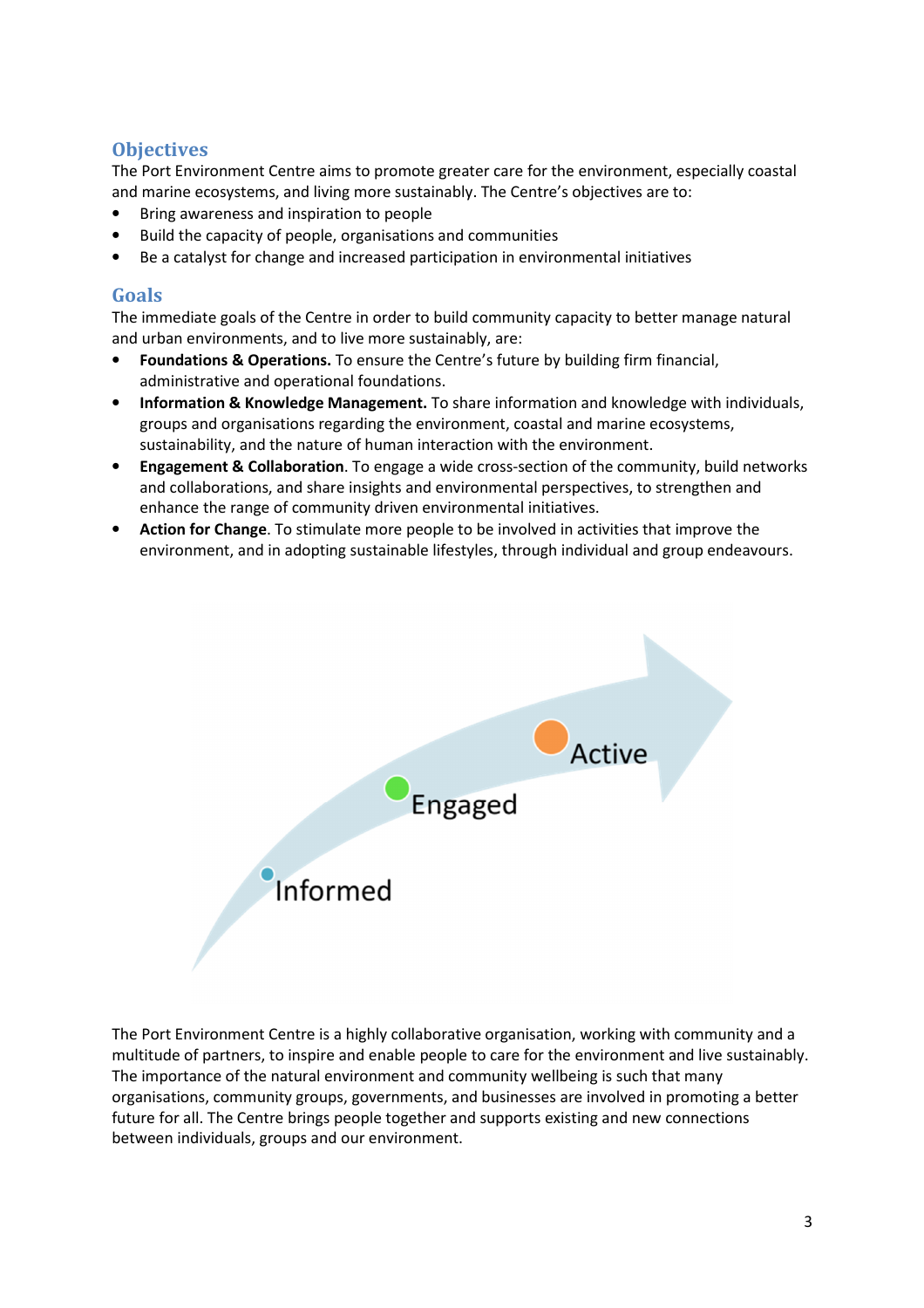## **Strategies**

#### **Foundations & Operations**

- **Resources.** Ensure the future of the Centre through long-term leasing and additional funding sources.
- **Volunteers & Governance.** Develop and maintain a volunteers program to recruit, train, coordinate and retain volunteers to ensure successful centre operations and effective governance by Management Committee.
- **Partnerships.** Develop, and formalise as appropriate, partnerships regarding information and library resources, environmental and sustainability programs, and facilities and services related to the aims of the Centre.
- **Evaluation.** Develop and implement a monitoring, evaluation and reporting program to track, help steer, and publicise the achievements of the Centre.
- **Online Presence**. Develop highly effective online delivery and communication platforms.

#### **Information & Knowledge Management**

- **Information Services.** Provide access to information and resources about coastal, marine and estuarine environments, environmental issues, sustainable living, and Aboriginal People's knowledge of and connection to country.
- **Learning Opportunities.** Facilitate learning and appreciation of the environment through information sharing, story-telling, and shared experiences (including cross-cultural events).
- **Referrals.** Provide a 'signposts service' to direct people to programs, events and training offered by partner organisations.

#### **Engagement & Collaboration**

- **Meeting Place.** Promote the Centre as a gathering place and support environmental groups to use the facility for meetings and events.
- **Community Connections.** Convene events that bring people and groups together to stimulate action, enable those with environmental interests to share ideas and information, and to foster collaboration, partnerships and capacity building.
- **Communication Forums.** Provide and promote existing communication platforms (both physical and virtual) for the sharing of news and ideas between individuals and groups.

#### **Action for Change**

- **Activities Program.** Establish and manage, in association with partners, a planned program of activities aimed at involving people in actions to address environmental and sustainability issues.
- **Skill Development.** Facilitate the provision of skill development and training in practical measures to support environmental care projects and sustainable living.
- **Capacity building.** Build the capacity of individuals and organisations to foster positive environmental change through the development of personal skills (like communication and working in teams) and an understanding of government and procedural processes (e.g. through awards or mentoring programs).
- **Assistance.** Help individuals, groups and other organisations with their activities directed at outcomes shared by the Port Environment Centre, including seeking funds or sponsors, event organisation, and publicity.

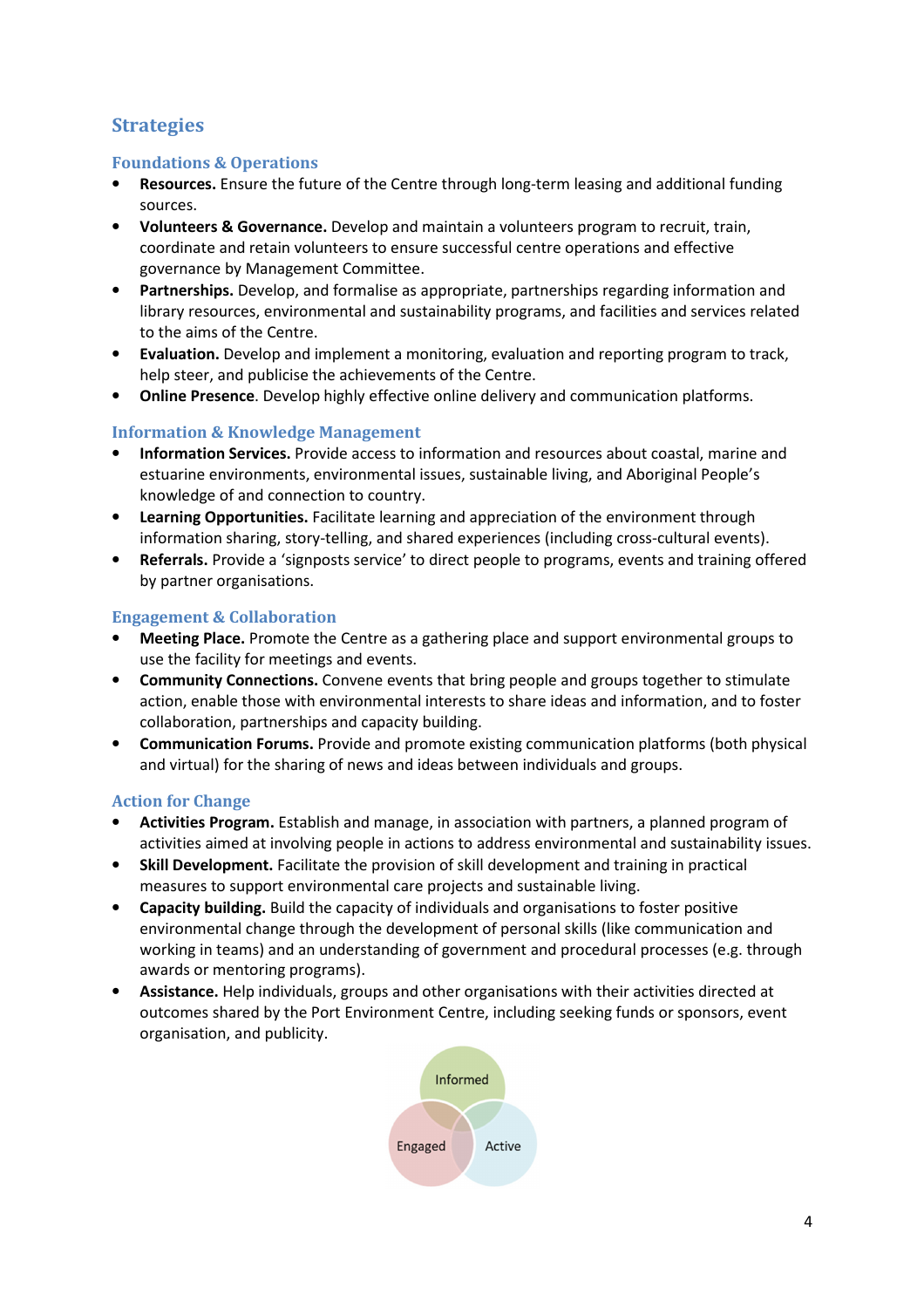## **Operations**

#### **Deliverables**

#### **Foundations & Operations**

- Port Environment Centre with meeting rooms
- Centre Coordinator and Volunteer staff
- Memorandums of Understanding with key partners
- Monitoring, Evaluation and Reporting plan
- Effective online presence

#### **Information & Knowledge**

- Marine ecology, environment and sustainable living library, with links to other library services, including information on Aboriginal People's knowledge of and connection to country
- A 'Signposting Service' information materials and guides (hard-copy and electronic) to relevant activities and organisations

#### **Engagement & Collaboration**

- Calendar of events or forums to connect and foster collaboration between individuals and groups
- Calendar of environment group meetings
- A news and information service with products like a noticeboard (environmental) for community use and Environment Centre newsletter

#### **Action for Change**

- A program of events and activities
- A doorway to personal development activities or courses
- Media releases, newsletter articles or social media posts inspiring people to get involved, work collectively, and take pride in their actions for environmental improvement

The outputs are a coherent package that responds to the needs of a number of audiences.

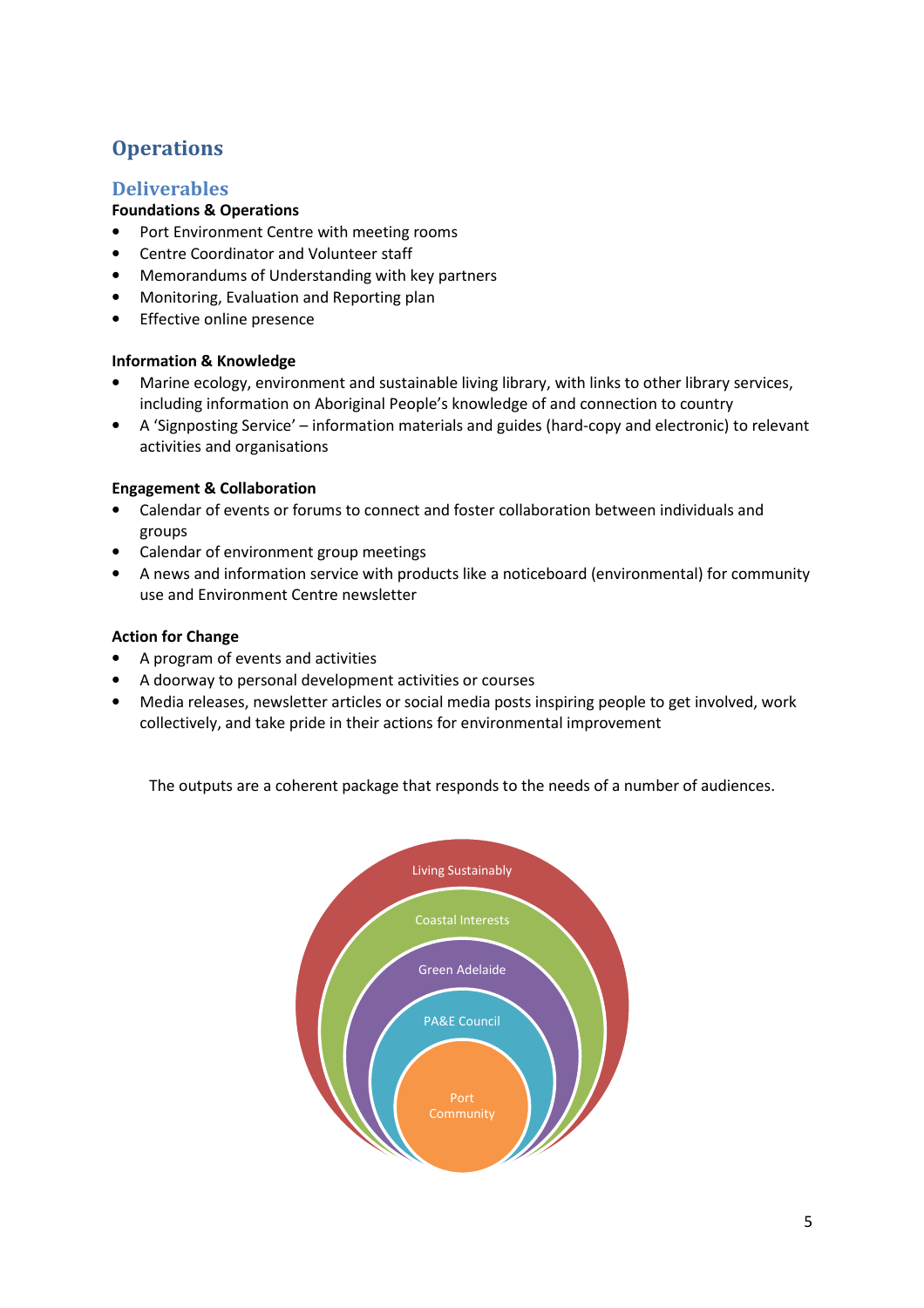## **Program Logic**

The logic underlying the Port Environment Centre's existence and operations is summarised below.

| <b>IMPACTS</b>                            | Healthier natural<br>Sustainable living &<br>lifestyles<br>environments<br>Community development<br>Healthier urban<br>& wellbeing<br>landscapes                                                                                                                                                                                                                                                                                                                                                                                                                                              |
|-------------------------------------------|-----------------------------------------------------------------------------------------------------------------------------------------------------------------------------------------------------------------------------------------------------------------------------------------------------------------------------------------------------------------------------------------------------------------------------------------------------------------------------------------------------------------------------------------------------------------------------------------------|
| <b>BENEFITS</b>                           | <b>ACTIVE SUSTAINABLE COMMUNITIES</b><br>Informed and engaged communities, active in:<br>• Managing & protecting coastal and marine environments, and<br>• Living sustainably.                                                                                                                                                                                                                                                                                                                                                                                                                |
| <b>OUTCOMES</b>                           | <b>INCREASED ACTION</b><br><b>INCREASED CAPACITY</b><br><b>AWARENESS &amp; INSPIRATION</b><br>• Environmental care & management<br>• Knowledge, Skills & Ability<br>• Awareness & Understanding<br>programs.<br>• Connectivity - Collaboration &<br>• Hope & Inspiration<br>• Volunteering<br>Partnerships<br>• Sense of Community & Place<br>• Participation in environmental restoration<br>• Leadership & personal growth<br>& management activities<br>• Lifestyle choices                                                                                                                |
| <b>OUTPUTS &amp;</b><br><b>ACTIVITIES</b> | <b>ACTION</b><br><b>INFORMATION</b><br><b>ENGAGEMENT</b><br>• Program of events & activities<br>• Staffed information service<br>• Meeting place & rooms<br>• Centre Library & links to others<br>• Community events & connections<br>· Skill & personal development<br>• Program of learning opportunities<br>• Communication forums, social<br>· Awards, champions, case studies<br>media & community news<br>· PEC volunteers program<br>• Signposting service<br>• Connected to Aboriginal wisdom<br>• Newsletter & Notice-Board<br>• Assistance & promotion of<br>environmental programs |
| <b>FOUNDATIONS</b>                        | <b>Volunteers</b><br><b>Resources</b><br><b>Partnerships</b><br>Chair, Committee,<br>Contracts & Grants.<br>Memorandums of<br>Volunteers.<br>Premises. Coordinator.<br>Understanding<br>Evaluation Plan.<br>Incorporation.                                                                                                                                                                                                                                                                                                                                                                    |

Important context to that 'story' is the Centre's style of operations:

- The Port Environment Centre is open to all sectors of the community individuals, community groups, business, and government.
- It promotes caring for the natural (coastal, marine and estuarine) environment and urban landscapes, as well as living sustainably at the household and community level.
- It places importance on bringing people together to share ideas and build collaborations (with partners in its own operations, and between like-minded individuals, groups, businesses and organisations), as well as developing the capacity of people and organisations.

The Port Environment Centre will contribute to:

- Healthier natural environments as more people become involved in environment programs.
- Healthier urban landscapes as people work with government and business.
- Sustainable lifestyles as understanding and the range of opportunities available increases.
- Community wellbeing through a stronger connection to nature, stronger sense of place, additional capability and networks.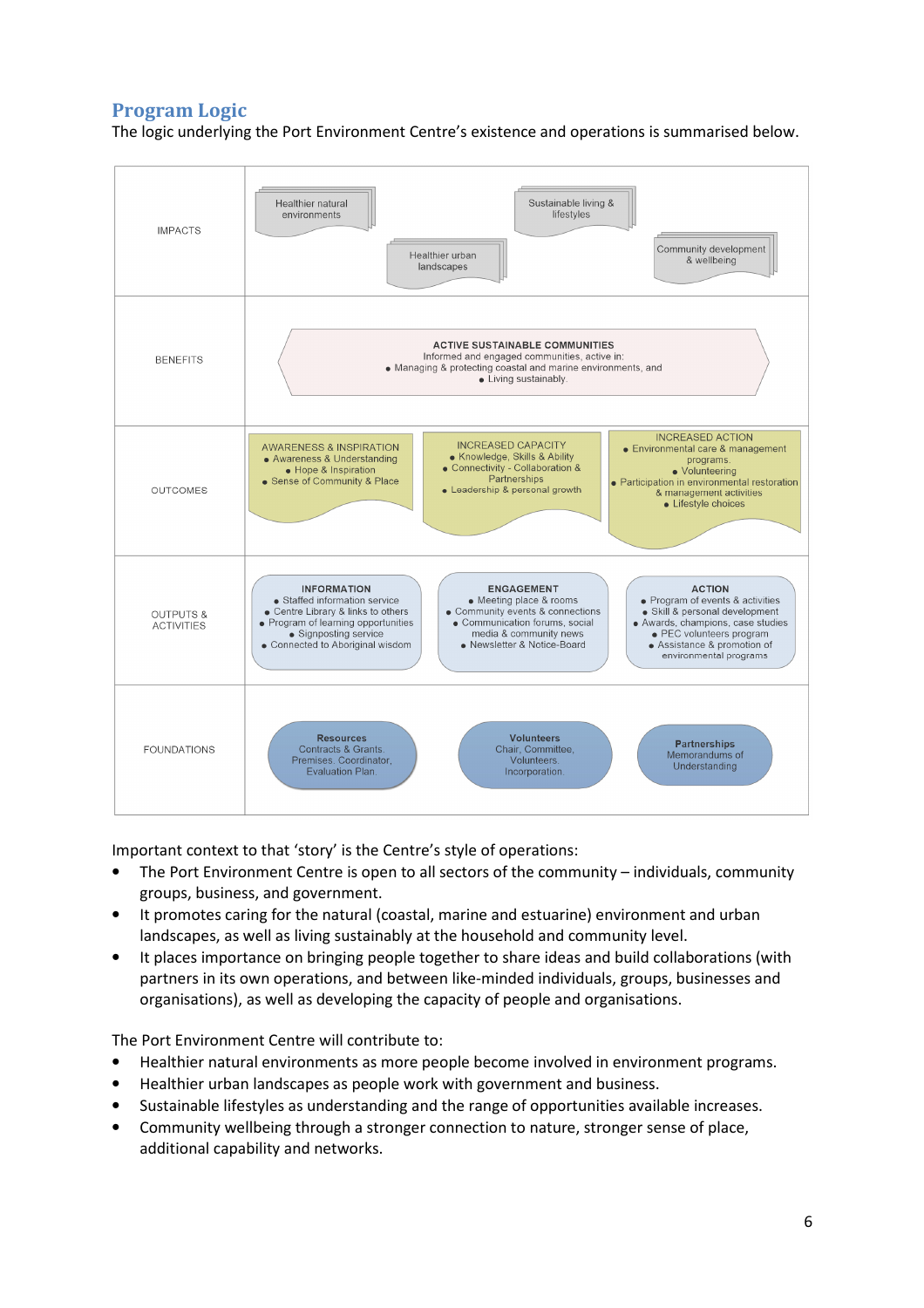## **Performance Indicators**

Performance indicators, and how they will be monitored and reported, will be documented in a Monitoring, Evaluation and Reporting Plan.

Preliminary, 'indicative' indicators are:

#### **Foundations**

- Annual Finance Report: Gross income, number of income sources & operating surplus
- New investors or sponsors
- Annual Grant reports

#### **Outputs & Activities**

- Drop-in Visitors: Number and suburb
- Library users: Number of references borrowed
- Port Environment Centre Events: Number, nature, and attendance; suburb; and new or repeat attendees
- Other groups using the Centre: Number of groups; number of events, nature, and attendance
- Community support: Number and nature of events, groups and activities that received support via the Centre
- Online metrics: Number of people visiting and engaging with the Centre online

#### **Outcomes**

- Collaborations: Partnerships, and new projects, to have developed via the Centre
- Stories of change: Case studies of the influence of Centre programs, e.g. 'People of Pt Adelaide' stories in their own words
- Media Releases & Posts: Number and nature of good news stories from PEC and partners people recognisable to their friends and stories about the environment
- Social Media: Positive 'reviews' and interactions
- Environmental projects Environment Centre & partners: number and nature, number of volunteers involved
- Volunteers: Number, background and suburb; nature of volunteering, volunteer hours